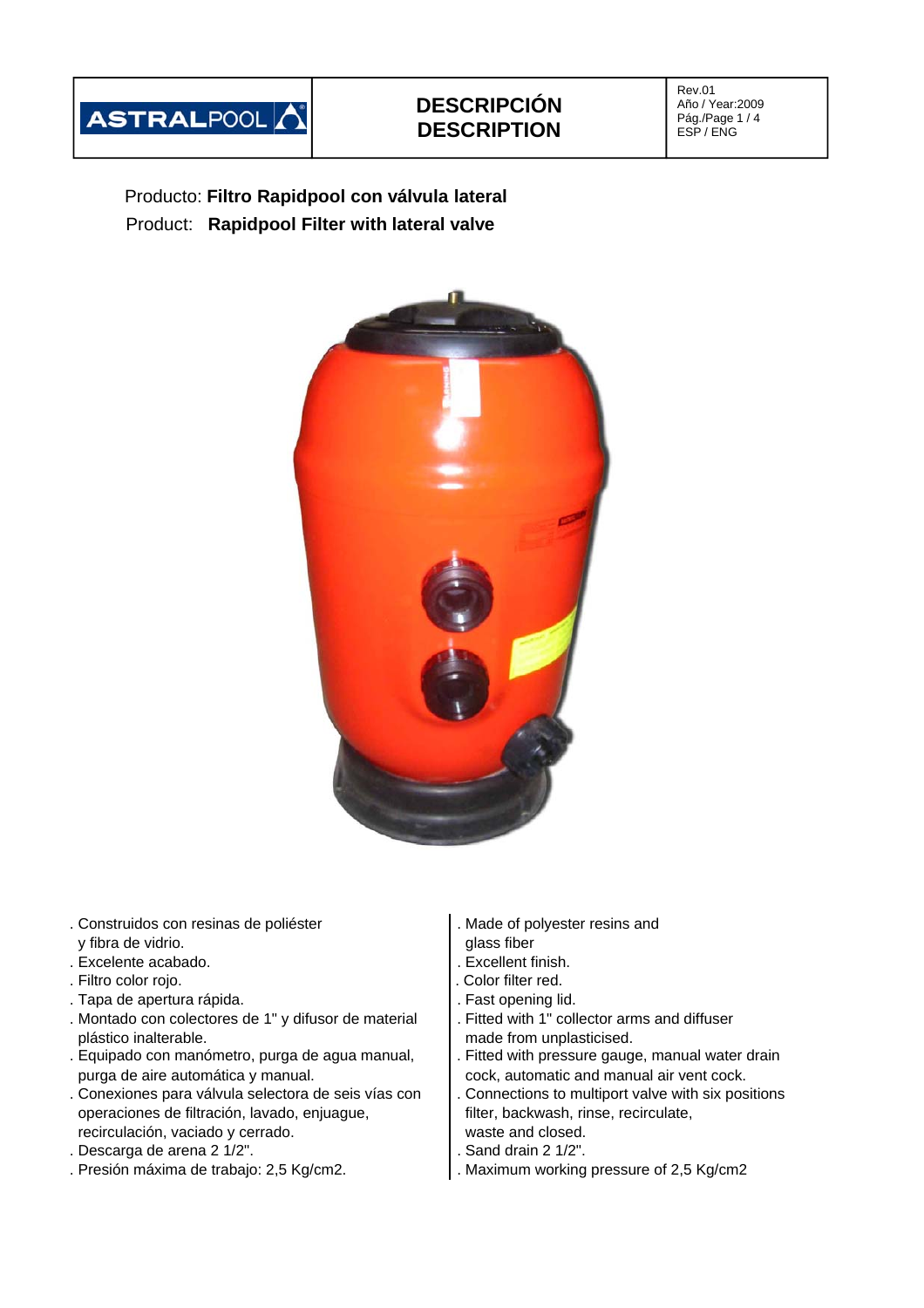

# **TABLA DE CARACTERÍSTICAS CHARACTERISTICS TABLE**

Rev.00 Año / ear:2007 Pág./Page 2 / 4 ESP / ENG

Producto: **Filtro Rapidpool con válvula lateral** Product: **Rapidpool Filter with lateral valve**

#### CARACTERISTICAS / CHARACTERISTICS

| Tabla 1                      | Filtro Rapidpool 2,5 Kg/cm2 |        |        |       |  |  |
|------------------------------|-----------------------------|--------|--------|-------|--|--|
|                              | Rapidpool Filter 2,5 Kg/cm2 |        |        |       |  |  |
| <b>Código</b>                | 00488-0100                  | 00489- | 00490- | 00491 |  |  |
| Code                         |                             | 0100   | 0100   |       |  |  |
| $\varnothing$ (mm)           | 400                         | 500    | 650    | 800   |  |  |
| Conexión (mm)                | $1\frac{1}{2}$              |        |        | 2"    |  |  |
| Connections (inch)           |                             |        |        |       |  |  |
| Velocidad de filtración      |                             |        |        |       |  |  |
| (m3/h/m2)                    | 50                          |        |        |       |  |  |
| Filtering velocity (m3/h/m2) |                             |        |        |       |  |  |
| Sup. Filtración (m2)         | 0,13                        | 0,19   | 0,33   | 0,5   |  |  |
| Filtration Area (m2)         |                             |        |        |       |  |  |
| Caudal $(m^3/h)$             | 6,5                         | 9      | 15     | 25    |  |  |
| Flow $(m^3/h)$               |                             |        |        |       |  |  |
| Presión servicio (kg)        | 2,5                         |        |        |       |  |  |
| Working pressure (bar)       |                             |        |        |       |  |  |
| Carga arena (0,4-0,8mm)      | 60                          | 130    | 255    | 445   |  |  |
| Sand (0,4-0,8mm)             |                             |        |        |       |  |  |
| Peso Neto (kg)               | 13                          | 16     | 22     | 33    |  |  |
| Net weight (kg)              |                             |        |        |       |  |  |
| Piscina (m3)                 | 52                          | 72     | 120    | 200   |  |  |
| <b>Swimming Pool (m3)</b>    |                             |        |        |       |  |  |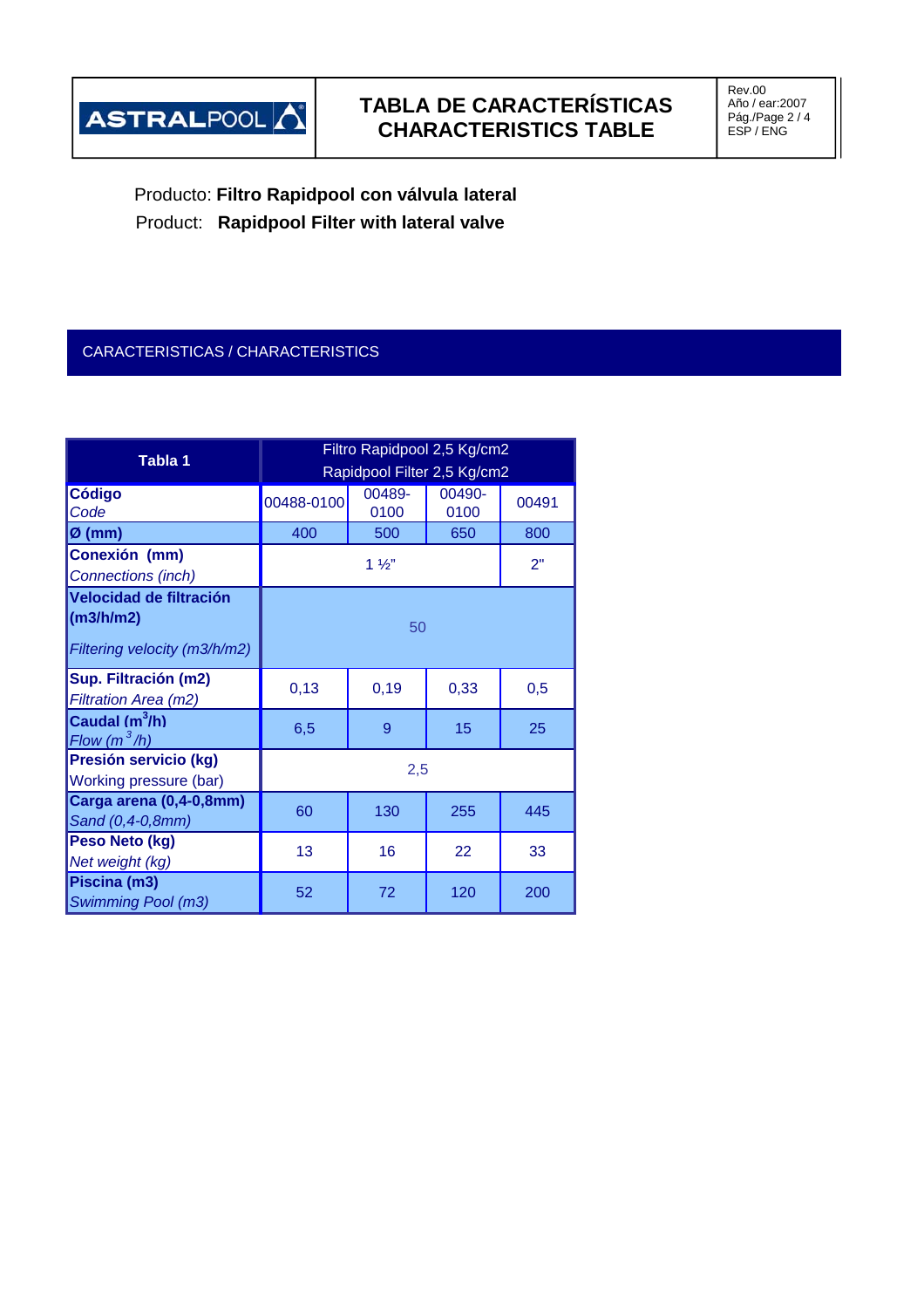

Producto: **Filtro Rapidpool con válvula lateral** Product: **Rapidpool Filter with lateral valve**

### EMBALAGE / PACKAGING

| <b>Model</b><br><b>MODELO</b> | <b>Box dimension /</b><br>Dimensiones (m) | Volume (m <sup>3</sup> )<br>Volumen (m <sup>3</sup> ) |  |  |
|-------------------------------|-------------------------------------------|-------------------------------------------------------|--|--|
| 400                           | 0,44x0,44x0,82                            | 0,159                                                 |  |  |
| 500                           | 0,56x0,56x0,85                            | 0,26                                                  |  |  |
| 650                           | 0,7x0,7x0,89                              | 0,43                                                  |  |  |
| 800                           | 0,8x0,8x0,93                              | 0,6                                                   |  |  |